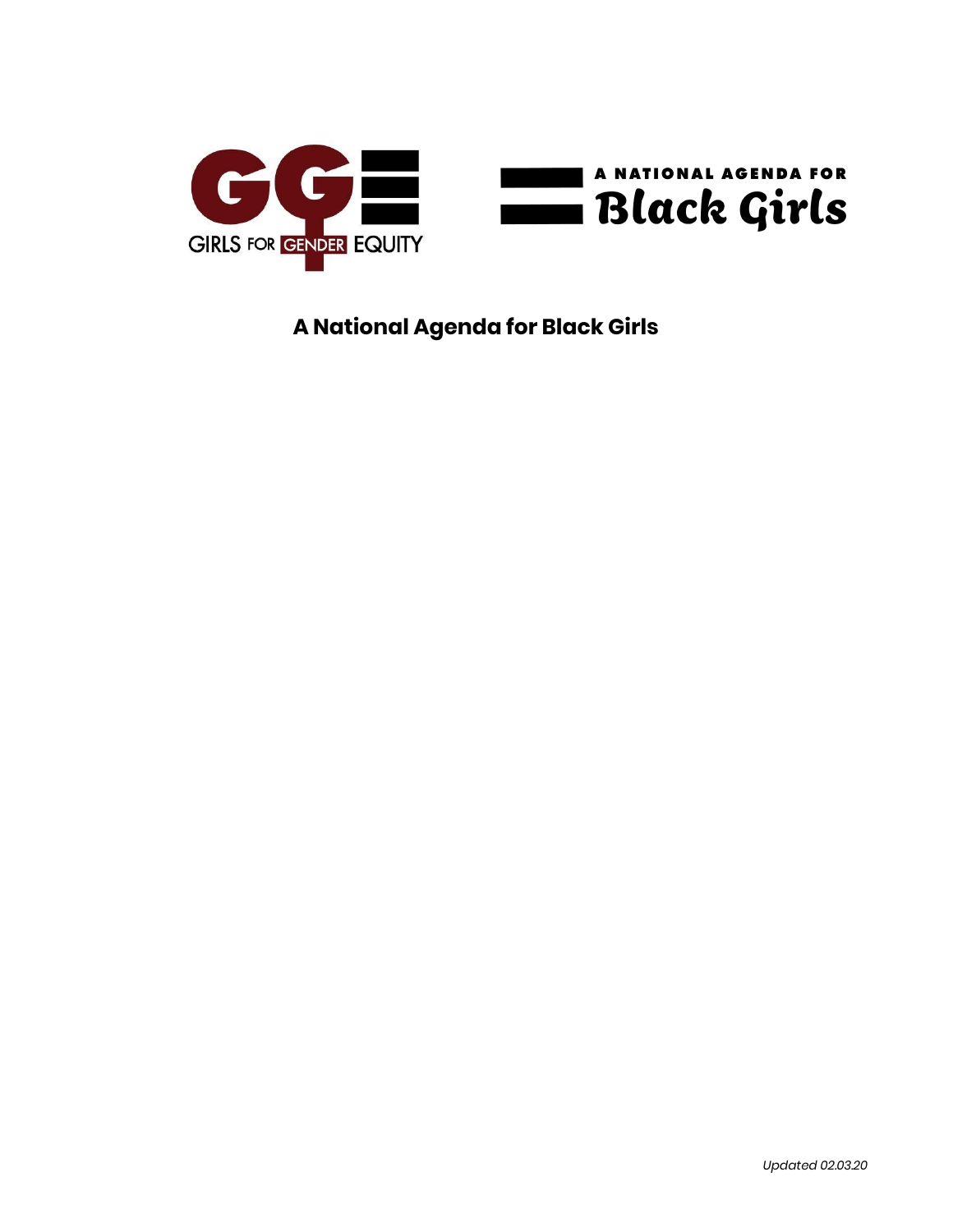*A Project of Girls for Gender Equity*

# **Presidential Candidate Questionnaire**

#### **ABOUT GIRLS FOR GENDER EQUITY**

Girls for Gender Equity (GGE) is an intergenerational organization committed to the physical, psychological, social and economic development of girls and women, particularly cisgender and transgender girls and gender non-conforming/non-binary (GNC/NB) youth of color. Through direct service, policy & organizing, and culture change, GGE encourages communities to remove systemic barriers and create opportunities for girls and women to live self-determined lives. GGE works to create the conditions for cis and trans girls and young women and GNC/NB youth of color to lead strategies to solve the injustices they face. We ultimately believe in and work toward a world where they are free.

#### **ABOUT A NATIONAL AGENDA FOR BLACK GIRLS**

As we approach the 2020 election, GGE is centering the needs of cis and trans Black girls and GNC Black youth. A [National](http://bit.ly/blackgirls2020) Agenda for Black Girls is a collaborative project engaging organizations across the United States who are committed to the well-being of Black girls.

Black girls, like all communities, are not a monolith. We recognize and center the full spectrum of gender identity of Black young people, including cis and trans Black girls, and all young people who have experienced Black girlhood. We recognize in doing gender and racial justice work that by bringing Black girls and Black young people along the gender spectrum from margin to center, we are actively working to liberate and uplift all experiences of Black girlhood and femmehood, acknowledging that language is constantly evolving.

GGE has convened a national steering [committee](https://www.ggenyc.org/wp-content/uploads/2019/11/A-National-Agenda-For-Black-Girls.html#sc-section) of youth activists from partner organizations across the country collaboratively developed the list of questions outlined below and align with the six national policy priorities that speak to their needs.

The six national policy priorities are the following:

- ❖ Passing a national Black Girl Bill of Rights
- ❖ Expanding education justice and opportunity, specifically ending school pushout
- ❖ Expanding democracy for young people
- ❖ Healing, well-being and reproductive justice
- ❖ Ending sexual and gender-based violence and building cultures of consent
- ❖ Immigrant and racial justice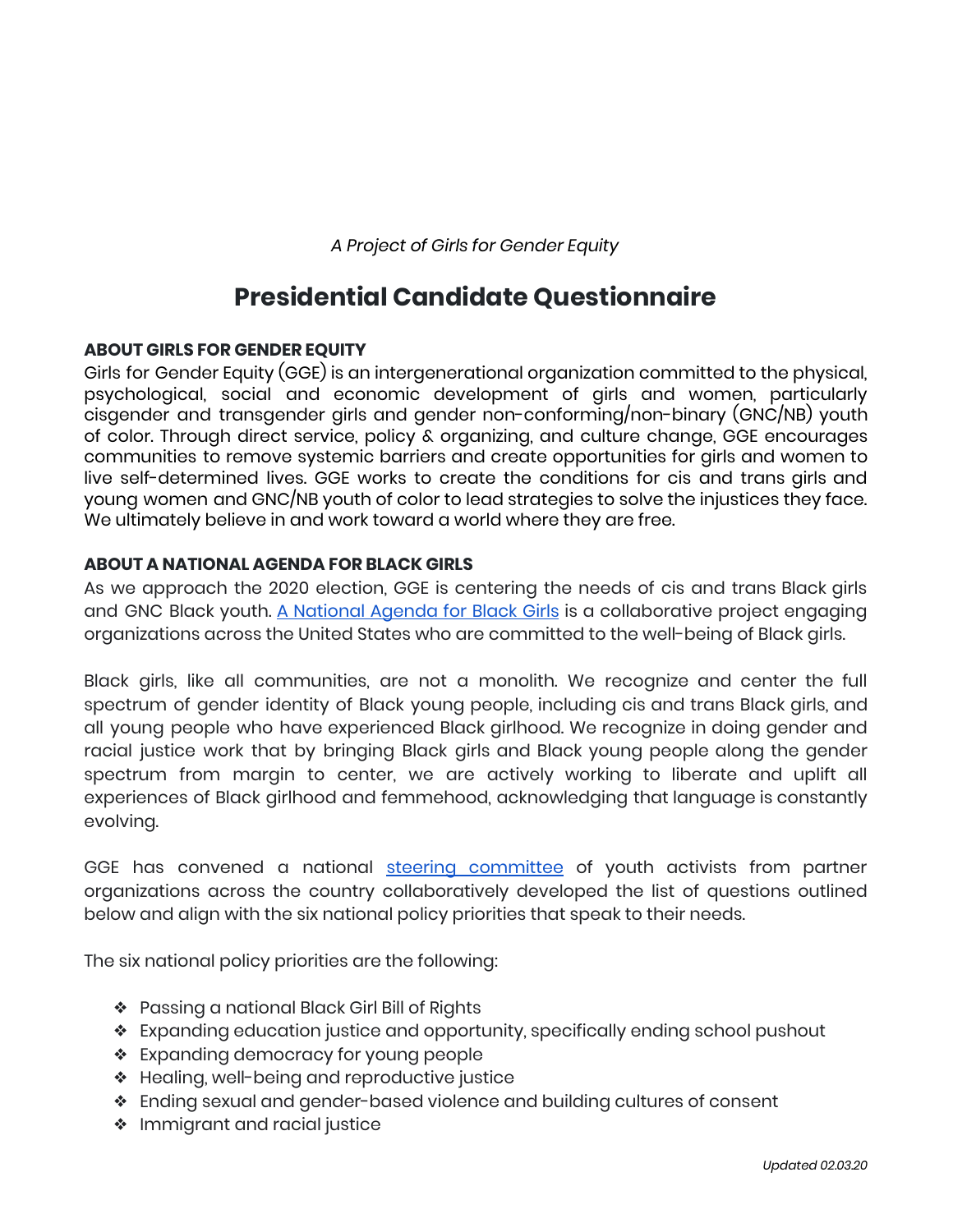#### **CAMPAIGN CONTACT INFORMATION**

| Name:                            | Michael Bloomberg                       |
|----------------------------------|-----------------------------------------|
| Campaign Point of Contact:       | Garnesha Ezediaro                       |
| Campaign Point of Contact Email: | garnesha@mikebloomberg.com              |
| Campaign Point of Contact Phone: | (929) 801-0415                          |
|                                  |                                         |
| Campaign Website:                | www.MikeBloomberg.com                   |
| Candidate Twitter:               | @MikeBloomberg                          |
| Candidate Facebook:              | https://www.facebook.com/mikebloomberg/ |

#### **INSTRUCTIONS**

Please complete answers to all questions (250-word limit per question) by the close of business on Friday, February 28, 2020. Your responses to the questions below are considered on the record and will be made available on our website. After your completion of the presidential questionnaire, we will offer the opportunity to engage each presidential candidate in a Twitter digital townhall where you will have the opportunity to speak to the policy platforms uplifted in this project.

# **1. How will you and your campaign engage with and prioritize the needs of cisgender (cis) and transgender (trans) Black girls and gender nonconforming (GNC) Black youth?**

I have long been a supporter of LGBTQ+ rights, and I have a [comprehensive](https://www.mikebloomberg.com/policies/lgbtq) plan to promote equality for all Americans, regardless of gender identity or sexual orientation. As president, I will launch a federal "Respect for All" initiative to combat bullying, harassment and discrimination in public schools. I will also promote school-based mental health programs, including suicide prevention efforts, and protect LGBTQ+ youth from the harmful practice of conversion therapy. And I will expand support for shelters and services for homeless and runaway youth. Finally, I will also take a comprehensive approach to addressing the epidemic of violence against transgender women of color by making hate crimes a top federal priority, mandating oversight, accountability and training for federal law enforcement, and funding training in de-escalation and implicit bias.

## **2. Do you support the Black Girl Bill of [Rights?](https://www.ggenyc.org/wp-content/uploads/2019/11/A-National-Agenda-For-Black-Girls.html#history-section) If so, how will your administration seek to ensure these rights for Black girls?**

Yes, I will support the Black Girl Bill of Rights. I will support the aspirations of all black girls to fulfill their potential, free from any threats of discrimination, prejudice or abuse, and will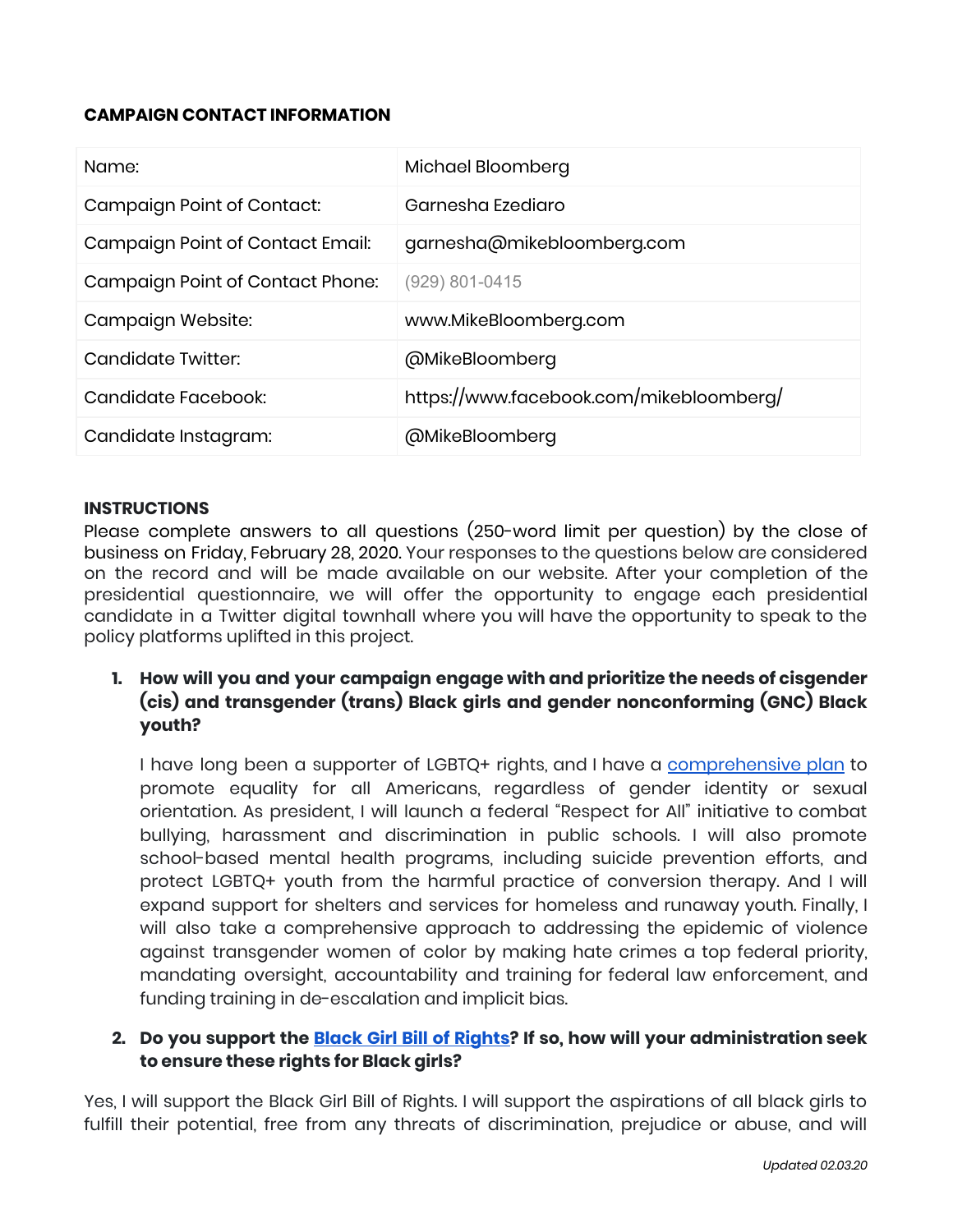vigorously defend the rights of black girls and will enforce laws to protect the safety of all girls and women.

# **3. Black girls are more likely to attend schools that are poorly funded or funded at inequitable rates; how will your administration work to ensure Black girls have all of the resources they need to learn?**

As mayor of New York City, I fought to ensure that all students received a high-quality education that prepared them for success — regardless of race, gender or zip code. Too many girls of color are denied equal access to educational opportunities due simply to the communities they live in. As president I will increase funding for schools in underserved areas and will provide incentives to states to promote equity between affluent and low and moderate-income districts and within mixed-income districts.

# **4. Blacks girls experience disproportionate rates of school exclusion, school-based arrests, and surveillance. How will you enhance and protect the civil rights of Black girls in school?**

First, I want to recognize that black girls are punished more frequently and more severely than their white peers. I will appoint an attorney general who will prioritize the enforcement of civil-rights laws, to ensure that all students are treated fairly and receive equal protection.

## **5. Do you believe police officers belong in schools?**

I believe that our schools must be safe spaces in which students can learn without fear of violence of any kind. I'm committed to ending the scourge of school shootings by passing and enforcing common-sense gun-safety measures, including a ban on firearms in all K-12 public schools, with the exception of peace officers. I believe that by taking action against gun violence, we can reduce the need to station police officers inside schools.

**6. In December 2019, Representative Ayanna Pressley introduced a bill titled, The End School PUSHOUT Act, directly addressing the racial gender biased experiences Black girls and girls of color are having in school. This bill acknowledges that Black girls deserve schools and learning environments free from racism, sexism, xenophobia, homophobia, and all things that prohibit school from being a true protective factor for a young person. How will your administration work towards ending School Pushout, also known as School to Confinement Pathways?**

In order for America to continue to thrive, it's imperative that we harness the talents of all our people. That means providing black girls with environments that allow them to learn and excel, which I commit to do. I will expand programs to provide age-appropriate health education for girls, including anti-bullying and anti-harassment instruction. I will invest in creating a highly-qualified teacher workforce that reflects the diversity of the communities our public schools serve and increase funding for school counselors to help black girls get the supports they need.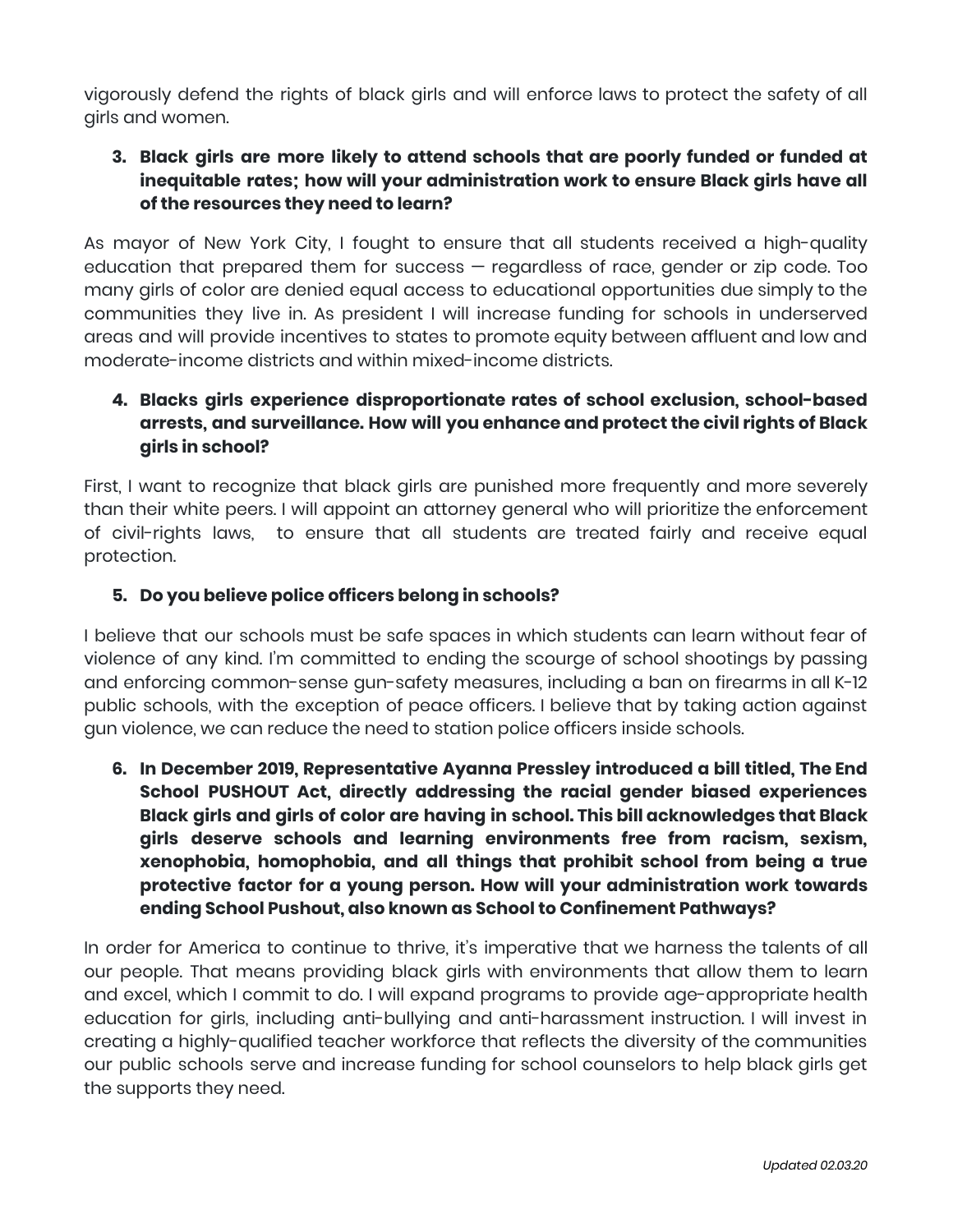**7. The United States Department of Education plays a significant role in setting education policy and protecting the civil rights of students all over the country. How will you re-establish the protections afforded to students in school, and ensure that the Office of Civil Rights can enforce the existing protections for young people?**

I will empower the Department's Office of Civil Rights to investigate all complaints of discriminatory treatment of students based on race, gender, ethnicity, sexual orientation or disability. We must ensure that the civil rights of students everywhere are protected.

Under my Administration, the Department of Education's office of civil rights will once again

# **8. How will your administration work to remove barriers to voting for people of color, women, and young people, particularly those who have not yet reached voting age?**

I have a [comprehensive](https://www.mikebloomberg.com/policies/voter-rights) plan to protect the voting rights of all Americans. I will change practices that make it more difficult for Black and Latino voters, Native Americans, transgender people, the elderly, those in rural areas, and people with disabilities to vote, and I will make it more convenient for all eligible Americans to register and vote by expanding policies like Automatic Voter Registration, early voting, voting by mail, and pre-registration of 16 and 17 year olds.

# **9. How will your administration work to undo the voting barriers that exist for Black people (voter roll purges, new ID laws, felony disenfranchisement, etc.)?**

As part of my plan to [protect](https://www.mikebloomberg.com/policies/voter-rights) voting rights, I will end voter suppression by banning unwarranted voter purges and establish a new Voting Rights Act formula for determining pre-clearance requirements for certain jurisdictions in order to stop discriminatory voting laws before they are enacted.

## **10. There are growing state-level attacks on reproductive rights, including potential challenges to** *Roe v. Wade***. What will you do to protect reproductive rights?**

I will oppose states' bans on private insurance coverage of abortion, which 11 states have passed, and unnecessarily restrictive and often frivolous regulations on reproductive health clinics and doctors that limit women's access to safe abortions. I will empower the FDA to make decisions based on science, including a review of its current guidelines for mifepristone, which cannot currently be sold without a prescription. I will also appoint federal judges who respect established legal precedent.

I will solidify women's rights to reproductive health services by working with Congress to codify Roe v. Wade and I will repeal the Hyde Amendment, which bars federal funding for abortion except to save a woman's life. I will also abolish both the domestic and global gag rules the Trump administration has applied to organizations that receive funding for family planning.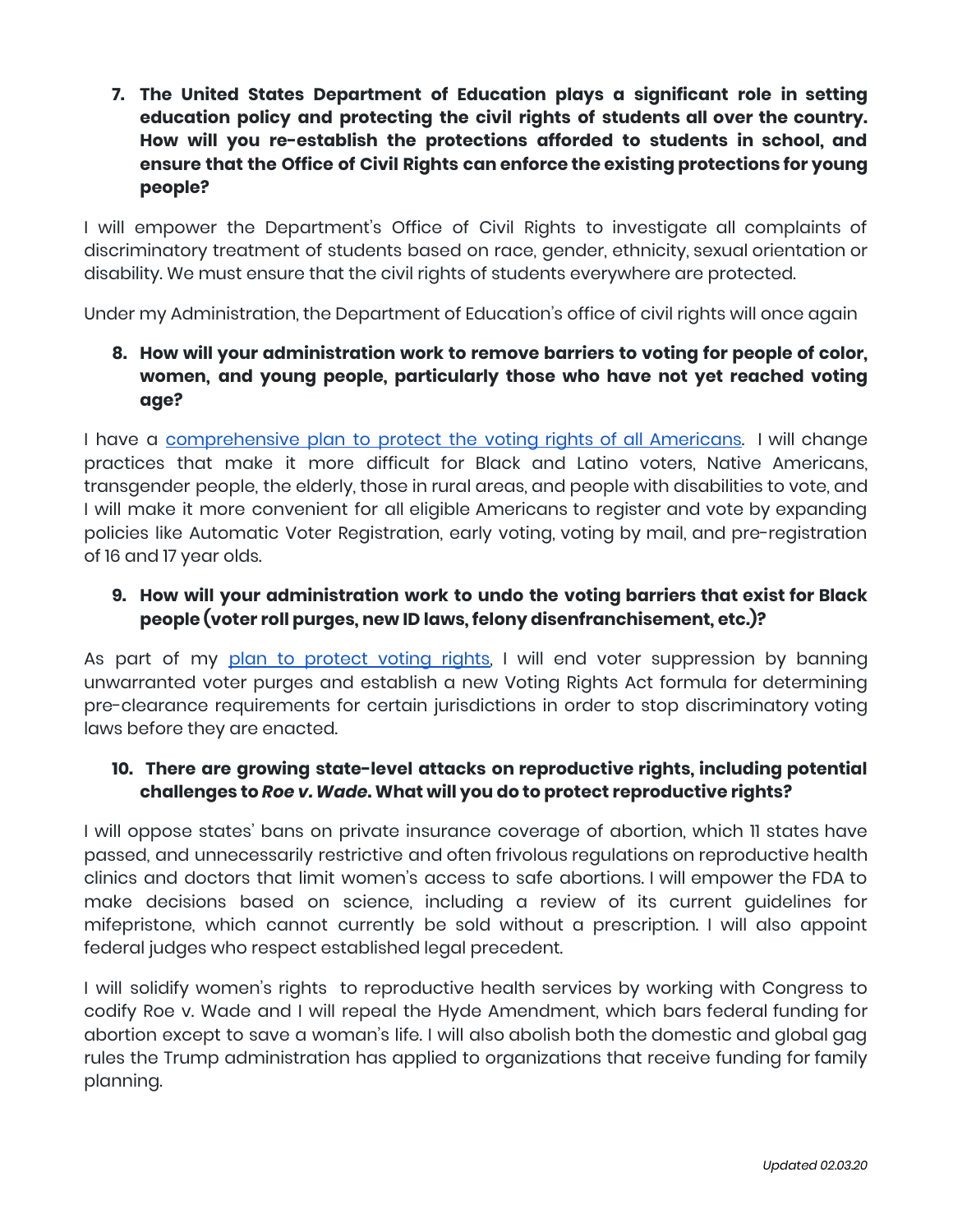While mayor of New York City, I supported a program that trained all NYC OB-GYN [residents](https://www.cbsnews.com/news/abortion-training-ordered-for-nyc-docs/) in pregnancy [termination](https://www.cbsnews.com/news/abortion-training-ordered-for-nyc-docs/) to improve availability and access to women across New York. I made Plan B pills [available](https://nypost.com/2012/09/23/nyc-schools-give-out-morning-after-pills-to-students-without-telling-parents/) at NYC schools in an effort to reduce teen pregnancy and help girls avoid dropping out of school.

I have worked to earn the support of prominent reproductive rights organizations for my work to ensure a woman's right to choose. I was endorsed by NARAL in [2005](https://nypost.com/2005/07/22/pro-choice-group-backs-bloomberg/) and [2009,](https://web.archive.org/web/20120601211012/https://www.nydailynews.com/blogs/dailypolitics/2009/04/naral-for-bloomberg-by-default.html) and won NARAL's ["Champion](https://www.nytimes.com/2005/07/22/nyregion/metrocampaigns/major-abortion-rights-group-gives-approval-to.html) of Choice" Award in 2005, Planned [Parenthood's](https://www.lifesitenews.com/news/pro-abortion-michael-bloomberg-joins-presidential-race-fearing-weakness-of-other-dems) "Walk the Talk" [Award](https://www.lifesitenews.com/news/pro-abortion-michael-bloomberg-joins-presidential-race-fearing-weakness-of-other-dems) in 2012, and Planned [Parenthood's](http://www.nrlpac.org/pdf/2020%20POTUS%20comparison.pdf) Global Citizen Award in 2014.

**11. Many Black girls attend schools in states that do not offer comprehensive sexual health education, which is an important tool for preventing sexual violence and developing the overall health and wellness of young people. What will your administration do to ensure federal funding for sexual health education?**

I will direct federal funding to comprehensive and science-based sexual health education.

**12. Studies have shown that Black women, even when we control for education and income, face higher rates of postpartum mortality, in part due to racism in healthcare. What will your administration do to address this issue?**

The simplest way to minimize health disparities is to expand health insurance coverage. The Affordable Care Act was a great first step, because it greatly reduced the uninsured rate across all groups. Much more improvement is needed, however, especially in the 14 states that have yet to expand Medicaid under the ACA. Cost is the main reason people remain uninsured. By introducing a public insurance plan, caps on medical care prices, and greater subsidies for insurance premiums, I will make insurance more affordable for all Americans. And I will allow low-income people who would be eligible for expanded Medicaid if they lived in expansion states to enroll in the public insurance plan free of charge.

But insurance coverage alone is not enough to equalize health in the U.S. Health care experts have long understood that health status is determined by much more than medical care – things like housing, education, transportation, and nutrition all impact health outcomes. I will direct federal agencies like the departments of education, health, transportation and housing to collaborate to create new programs to ensure that people get not just health care, but also the housing, education, transportation and other things that good health depends on. I will also allow greater flexibility for Medicaid and other health-care dollars to be spent directly on housing where it is likely to reduce medical expenditures.

Finally, health care workers need to understand the ways in which implicit and explicit bias can affect the care they give. I will fund training in racial bias, diversity, equity and inclusion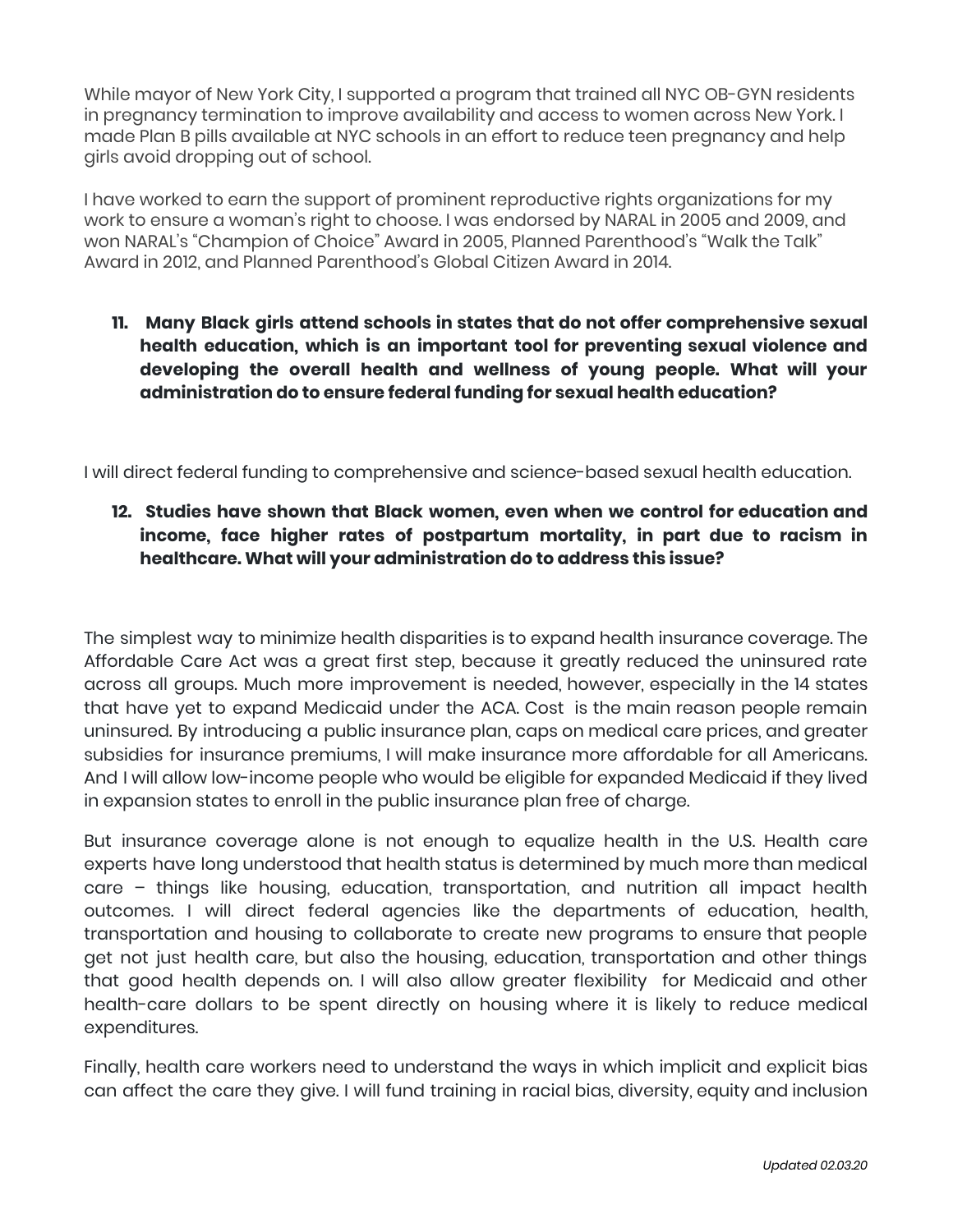strategies. Finally, I will make sure that better data is collected on the extent of health-care disparities in the U.S. – to help improve standards of care for vulnerable populations.

13. Since the #MeToo Movement has become a part of the international conversation, many survivors have come forward to say that they've experienced gender-based violence at the hands of their employers, teachers, peers, police, clergy, and more. What will your administration do to prevent sexual violence in communities?

I know that violence against women has no place in our society and that the leader of this country must take a stand against all forms of abuse against women. I will ensure that survivors are safe, supported, and given the tools to establish their economic independence. I will give law enforcement and judges the tools they need to hold perpetrators accountable where appropriate. And I will stand up for our most vulnerable communities: women who are the most in danger of gender-based violence. As mayor, I made New York City a national leader in the fight against domestic violence, overseeing a 41% drop in domestic violence homicides while in office. I pioneered family justice centers, which provide multiple services to victims and survivors of domestic violence and had nearly 250,000 client visits in their first nine years. As president, I will:

- **● Lead the effort to reauthorize the Violence Against Women Act.** The Violence Against Women Act is the primary tool that the federal government has to protect women against domestic and sexual violence. VAWA funding is currently not authorized due to resistance from Senate Republicans. I will work with senators to get VAWA passed, and support a 200% increase in funding for rape prevention services and youth violence prevention education, as well as stronger housing protections for survivors, who are four times more likely to face housing instability.
- **● Restore the clout of Department of Justice's Office of Violence Against Women** and increase funds for critical supportive services for survivors.
- **● End the federal statute of limitations for sexual abuse** and amend the federal rules of evidence to allow for broader evidence of "prior bad acts" in domestic violence cases, encourage federal judges to update their rules, and encourage state courts to follow suit.
- **● Eliminate the national rape kit backlog.**
- **Help law enforcement work with survivors of sexual violence.** Sexual assault incidents require mental health and social service professionals as much as they do police. I will help build a model for dispatching help and teaming social service professionals with police, so cities and towns can effectively respond to incidents in a way that supports survivors. I will support the national expansion of the one-stop-shop Family Justice Centers, which I pioneered as mayor of New York City.
- **Divert violence survivors away from the criminal justice system and into the support they need**. Women's incarceration **[outpaces](https://www.prisonpolicy.org/reports/pie2019women.html)** the growth of male incarceration. Sexually-abused girls have a higher likelihood of becoming justice-involved than those who weren't. I will increase training for educators, law enforcement and judges to better identify the signs of abuse and trauma in young girls and how to divert them from the justice system. I will encourage states to adopt laws similar to the [Domestic](https://sanctuaryforfamilies.org/our-approach/advocacy/justice-for-incarcerated-survivors-ny/) Violence Survivors Justice Act (DVSJA) passed in New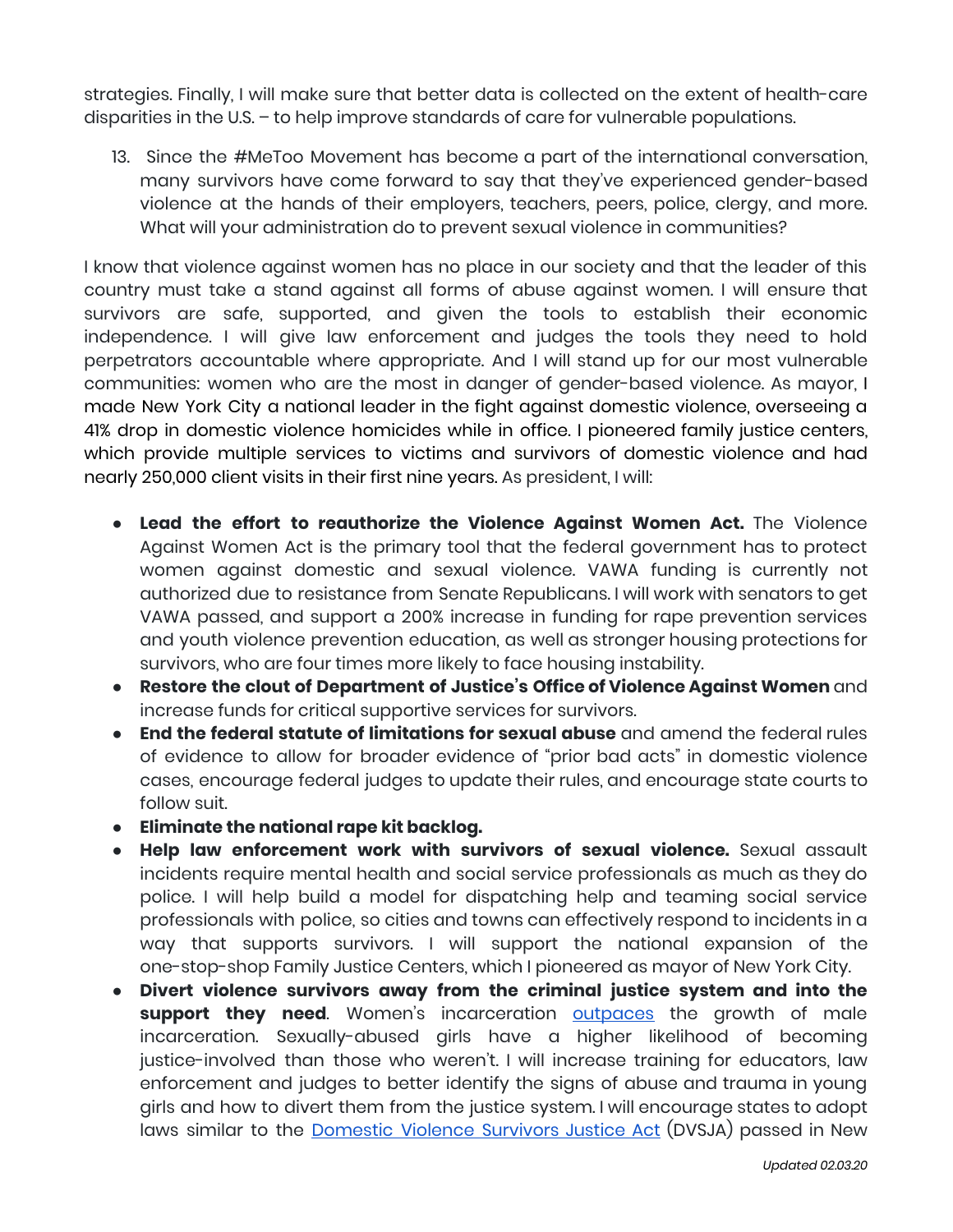York, which allows judges to consider domestic violence in sentencing recommendations. And I will require states to screen women at intake for commercial sexual exploitation and divert identified victims away from the justice system whenever possible.

- **End the abuse of women in prison.** At least [200,000](https://www.themarshallproject.org/2018/07/25/prison-rape-allegations-are-on-the-rise) inmates are sexually abused in prisons annually, though it's likely that many women do not come forward and file reports. In 2003, Congress passed the Prison Rape Elimination Act (PREA), which established a zero-tolerance for sexual abuse in custody. Though an improvement, the law has been insufficient: investigations are often drawn out, inconclusive, and corrections administrators usually rule against the victims. I will strengthen PREA, adding new investigatory timing and quality requirements, and eliminating the credibility matrix that considers non-relevant facts like disciplinary action in determining the legitimacy of an accusation. I will also create a federal prison oversight function with regional DOJ observers who are empowered to take complaints from women, ensure PREA data is reported in full to the federal government, investigate cases of violence and seek to separate abusive officers from the prison population.
- **Support Native Women**. Over half of American Indian and Alaska Native women have faced sexual [violence,](https://www.ncjrs.gov/pdffiles1/nij/249736.pdf) and roughly one-third have been raped – almost double the rate for white women. I will work with Congress to expand tribal jurisdiction over crimes committed on tribal lands. I will also pass [Savanna's](https://www.congress.gov/bill/116th-congress/senate-bill/227/text) Act. It will improve [the](https://www.bloomberg.com/opinion/articles/2019-02-12/savanna-s-act-and-the-epidemic-of-violence-against-native-women?sref=iRF1Wgnu) reporting of crime data on [reservations,](https://www.bloomberg.com/opinion/articles/2019-02-12/savanna-s-act-and-the-epidemic-of-violence-against-native-women?sref=iRF1Wgnu) require closer cooperation between tribes and U.S. attorneys on sexual violence, and train and assist tribal police. In addition to supporting Savanna's Act, I will direct the Justice Department to work with tribes to investigate crimes against indigenous women.
- **Undocumented women.** Many undocumented Latino women may be afraid to report sexual assault and domestic violence to local authorities or seek help for fear of deportation. I will make it clear that undocumented residents should seek critical health care, preventative health services and police protectionwhen their lives are in danger.
- 14. What will your administration do to ensure that federal funding is allocated for survivors of sexual violence?

Instead of working to end violence against women, the Trump administration is weakening the government's ability to respond. The President's Republican colleagues in the Senate have stalled the reauthorization of the [Violence](https://fas.org/sgp/crs/misc/R45410.pdf) Against [Women](https://fas.org/sgp/crs/misc/R45410.pdf) Act (VAWA) – the federal government's primary tool to end violence and support survivors – reversing the decades-long legacy of bipartisan support for the bill. The administration's FY19 budget request called for a [decrease](https://ncadv.org/blog/posts/ncadv-denounces-president-trumps-fy19-budget-request) in funding to the Department of Justice's Office of Violence Against Women, which administers VAWA, by \$100 million less than what was authorized by Congress. The administration narrowed the definition of domestic violence and sexual violence, denying support services to countless women who have been abused.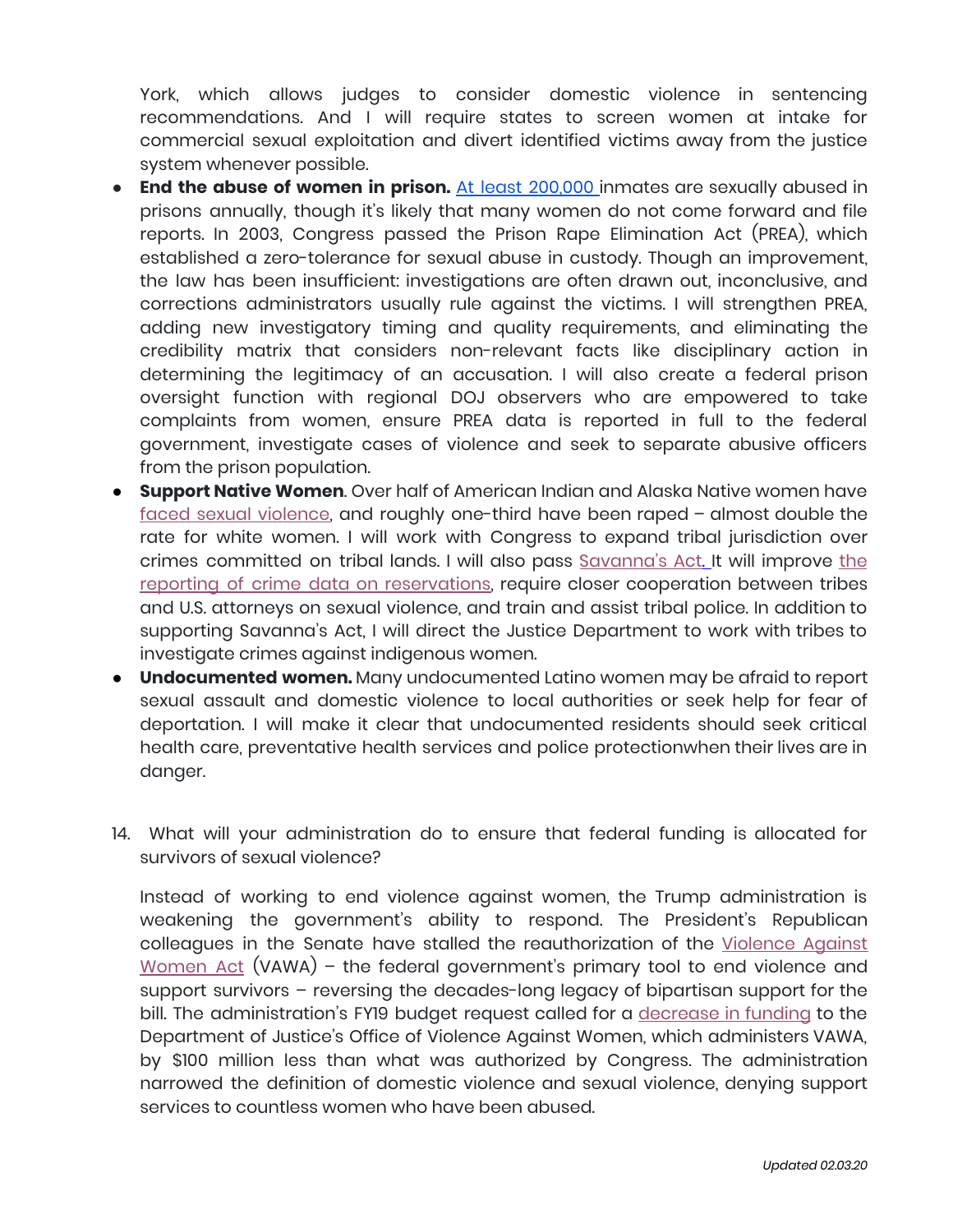As noted in my response to #13, I will:

- **Reauthorize the Violence Against Women Act.** The Violence Against Women Act is the primary tool that the federal government has to protect women against violence perpetrated by partners, acquaintances, and strangers. I will work with senators to get VAWA passed, and I will include a 200% increase for rape prevention services and youth violence prevention education, grants focused on understanding communities and stronger housing protections for survivors, who are four times more likely to face housing instability.
- **Restore the Department of Justice's Office of Violence Against Women and increase funds for critical supportive services for survivors.** VAWA established the DOJ's Office of Violence Against Women to lead federal efforts to combat domestic and sexual violence. The office's last report to Congress was completed in December 2016 and in Trump's 2021 budget plan, I propose cutting funding for OVW by \$4 million. In 2018, the office narrowed the definition of domestic violence from the Obama administration's definition, which included "emotional, economic, or psychological actions or threats of actions." Domestic violence places an immediate and long-term strain on survivors. The most [immediate](https://www.ncjrs.gov/pdffiles1/nij/grants/225025.pdf) needs are for physical safety, housing, information on services, and help with children. Housing is especially important - DV victims are *four [times](https://iwpr.org/wp-content/uploads/2017/01/WOW-ESS-Prosecutors-Sector-Guide.pdf)* more likely to face housing instability. Since it was founded in 1994, the OVW has administered over \$8 [billion](https://www.justice.gov/ovw/about-office) in grants to on-the-ground organizations. I will increase funding for domestic violence organizations that provide these critical community-based services as well as programs that provide civil and legal services.
- 15. What will you do within your administration to ensure that your office is a space of safety and maintains a culture consent?

I will lead by example and insist that all of my employees feel welcomed and safe in the White House and in federal offices across the country. As mayor of New York City, I appointed women to numerous senior positions; I listened to their viewpoints and followed their advice as valued members of my team. These leaders were the driving forces behind many of my mayoral administration's signature accomplishments, many of which benefited women throughout the city.

I also will work to make the federal government an example on issues such as pay equity and other policies that narrow gender inequity. I will also restore the Obama administration's Fair Pay and Safe Workplaces executive order and other pay equity requirements of federal contractors and subcontractors.

**16. We have all seen headlines of migrant people being held in detention camps along the southern U.S. border and being subjected to horrific conditions. What will your administration do to end the criminalization of migrants and free the people being held in camps along the southern border?**